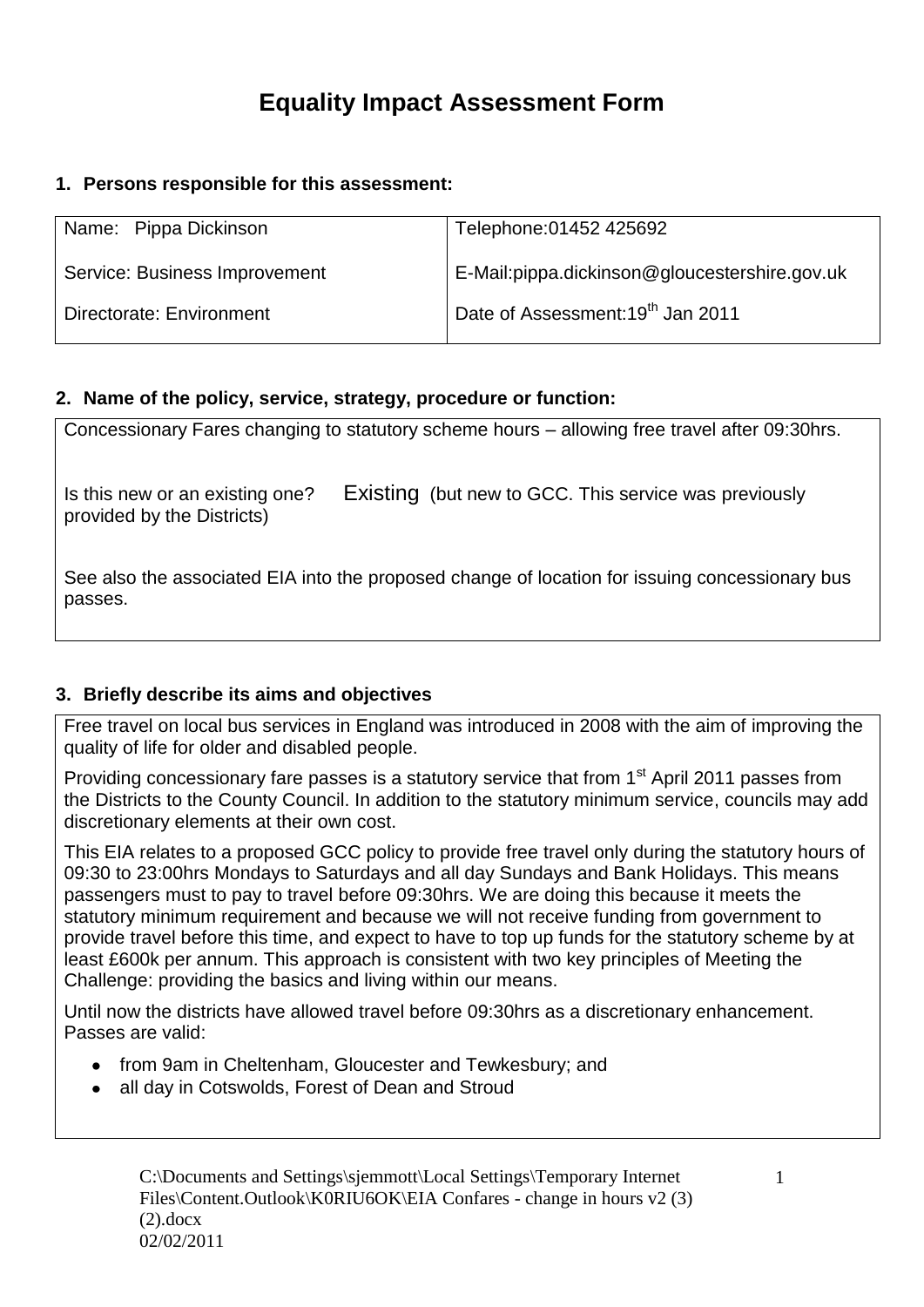# **4. Who is intended to benefit from it and in what way?**

Concessionary Fare bus passes are available to Gloucestershire residents of national retirement age and to disabled people.

By not allowing passes to be used before 09.30hrs, we anticipate that we will be able to reduce what we have to pay bus operators by approximately £300k per annum. This will enable us to fund the statutory scheme within our proposed budget and the money saved will be able to help us to continue supporting public transport routes which might otherwise be withdrawn or reduced which would have a significant impact on the ability of residents of all age groups to access essential services such as health, education and employment.

# **5. What outcomes are expected?**

If passes are not valid before 9.30, we expect that:

- Some journeys will be delayed until the next bus after 9.30hrs.
- Some passengers who currently travel free before 9.30 will still do so, but will pay
- Some journeys will be made by other modes of transport, e.g. by car, on foot.
- Some journeys will not happen at all.

Information from other authorities which have already made the change suggests that it is difficult to predict how much of each of these will happen.

# **6. Have you consulted on this policy, service, strategy, procedure or function?**

Yes, between mid November 2010 and mid January 2011, we held a joint consultation with district councils on proposals to change the time of travel and the application process.

Nine local drop in sessions were held across Gloucestershire. Publicity was through local media, posters in libraries, district offices, on buses and at bus stops. A telephone help line and web pages were established and a public survey undertaken - this could be returned by freepost or completed online.

As of 19<sup>th</sup> January 2011 just under 900 completed responses had been received, representing just under 1% of all bus pass holders.

Assessment of the first 570 returns indicated that 52% considered that the changes would have some impact on them and 34% considered that the changes would have a significant impact. 134 people said that the change in travel time to 09:30hrs would have a significant impact and the top five impacts given were:

- 1. difficult accessing health appointments (26%)
- 2. buses don't run till after 09:30hrs or are too infrequent (22%)
- 3. public transport journeys more difficult, e.g. connections (16%)
- 4. financial hardship (13%)
- 5. impact on access to educational courses, paid work and volunteering (8%)

It should be noted that 75% of respondents said they have access to other transport (a car in 94% of these cases).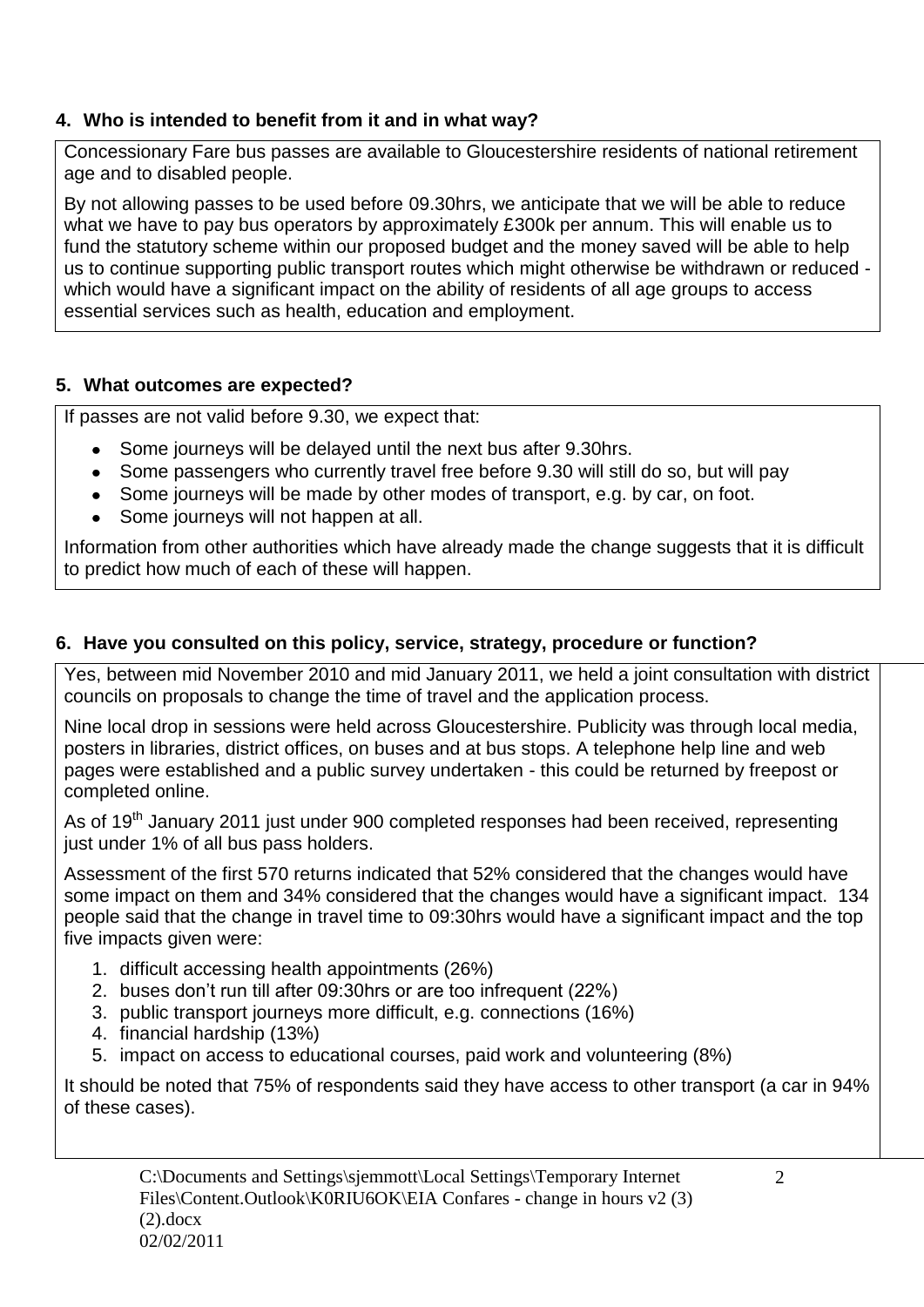# **Response to Consultations**

To help mitigate the health concerns we have had discussions with CACD and identified a need to raise awareness of patient choice in the NHS. Most GP's offer appointment times and hospitals offer patients a 'Choose and Book' service to arrange convenient times.

Where travel before 9.30am is necessary, people on a low income may be eligible for reimbursement of their travel expenses. If someone receives a means tested benefit they will be able to claim the cost of fare to hospital (or any other NHS establishment) for themselves and a companion. If someone is not on means tested benefits but still on a low income, they may be eligible for partial help with fares.

With regard to concerns about buses not running before 09:30hrs, and infrequent services, it is clear that this is mostly a rural issue. Therefore we are considering a simple rule whereby we nominate specific services and communities where travel before 09:30hrs is allowed. For financial reasons such measures must be low or nil cost.

We are also in discussions with CACD and GAVCA about the potential impact on organisations which rely on volunteers, including hospitals and charities. Some respondents have raised concerns about the serious impact that restrictions could have on volunteers that use the bus. In most cases they can claim expenses however small organisations/ charities would be most affected. In these times of financial restraints this could create a barrier to volunteering. Issuing a special 'volunteer' bus pass is not advisable given the immediate priority to implement the card issuing service for the statutory scheme and concerns about the practicalities of verifying applications and withdrawing cards from people when they stop volunteering.

Similarly some concerns were expressed that attendance at educational courses could be affected unless course hours or permitted travel times are changed. A practical solution has not been identified but timetabling of courses could be addressed in the next academic year.

Although there is some concern about those aged over 60 paying to travel to work, it should be noted that government policy is to raise the age of entitlement to state pension age by 2018 so that the statutory bus pass is only available to disabled people of working age.

The possibility of allowing disabled people to use their passes before 9.30 has been considered, as this is important to many disabled people to allow them to get to courses. This has not been pursued due to the financial implications. We are considering suggesting to bus operators that they may wish to allow half price travel before 9.30 for people with disabled passes. There may be practical reasons why this is not feasible, and it will be a commercial decision for all commercially operated routes.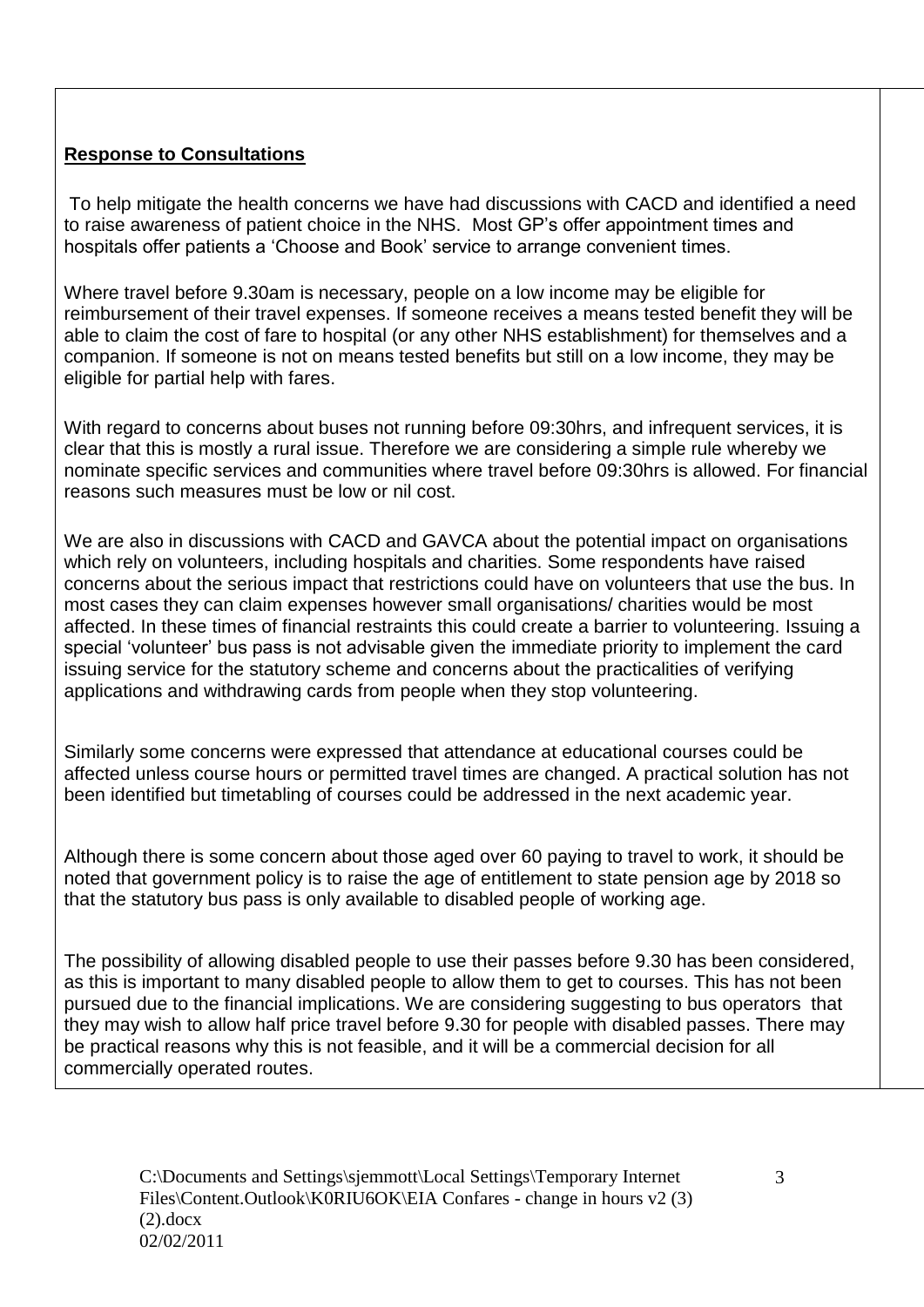#### **7. What evidence has been used for this assessment: eg Research, previous consultations, MAIDEN?**

We have mapped all communities where the only bus service of the day departs before 09:30hrs. We are using feedback from the questionnaire and comments made at local drop in sessions.

### **8. Could a particular group be affected differently in either a negative or positive way?**

#### **Please evidence that you have used the Consultation toolkit and planning template<http://staffnet/index.cfm?articleid=5203>**

|                                                                                                             | <b>Negative</b> | <b>Positive</b> | <b>Neutral</b> | <b>Evidence</b>                                                                                                                                                                                                                                                                                                                       |
|-------------------------------------------------------------------------------------------------------------|-----------------|-----------------|----------------|---------------------------------------------------------------------------------------------------------------------------------------------------------------------------------------------------------------------------------------------------------------------------------------------------------------------------------------|
| Age                                                                                                         | X               |                 |                | Passes are available to people of retirement age.<br>Reducing the hours they are valid will reduce<br>when older people can travel free.                                                                                                                                                                                              |
| <b>Disability</b>                                                                                           | X               |                 |                | Passes are available to disabled people. Reducing<br>the hours they are valid will reduce mean that<br>disabled people will have to pay if they travel<br>before 9.30. This is expected to have most impact<br>on disabled people who work and who therefore<br>need to travel before 9.30.                                           |
| Gender                                                                                                      | X               |                 |                | Men: until recently passes were available to<br>anyone over 60; hence a number of men who are<br>still working are currently in possession of one.<br>These people may currently be using their pass to<br>get free travel to work. This group will be<br>negatively impacted in that they will not longer get<br>free travel to work |
| <b>Race including</b><br><b>Gypsy &amp; Traveller</b>                                                       |                 |                 | X              |                                                                                                                                                                                                                                                                                                                                       |
| <b>Religion or Belief</b>                                                                                   |                 |                 | X              |                                                                                                                                                                                                                                                                                                                                       |
| <b>Sexual Orientation</b>                                                                                   |                 |                 | X              |                                                                                                                                                                                                                                                                                                                                       |
| <b>Transgender</b>                                                                                          |                 |                 | $\mathbf{x}$   |                                                                                                                                                                                                                                                                                                                                       |
| Other groups: eg<br>Rural Isolation,<br>Long term<br>unemployed,<br>Deprivation<br><b>Health Inequality</b> | X               |                 |                | Rural: In areas where the only bus runs before<br>9.30, people will be being denied a free bus<br>service and would have to pay to travel earlier.<br>We are consulting on the impact of this and may<br>consider allowing travel before 9.30 on certain bus<br>routes                                                                |

C:\Documents and Settings\sjemmott\Local Settings\Temporary Internet Files\Content.Outlook\K0RIU6OK\EIA Confares - change in hours v2 (3)  $(2).$ docx 02/02/2011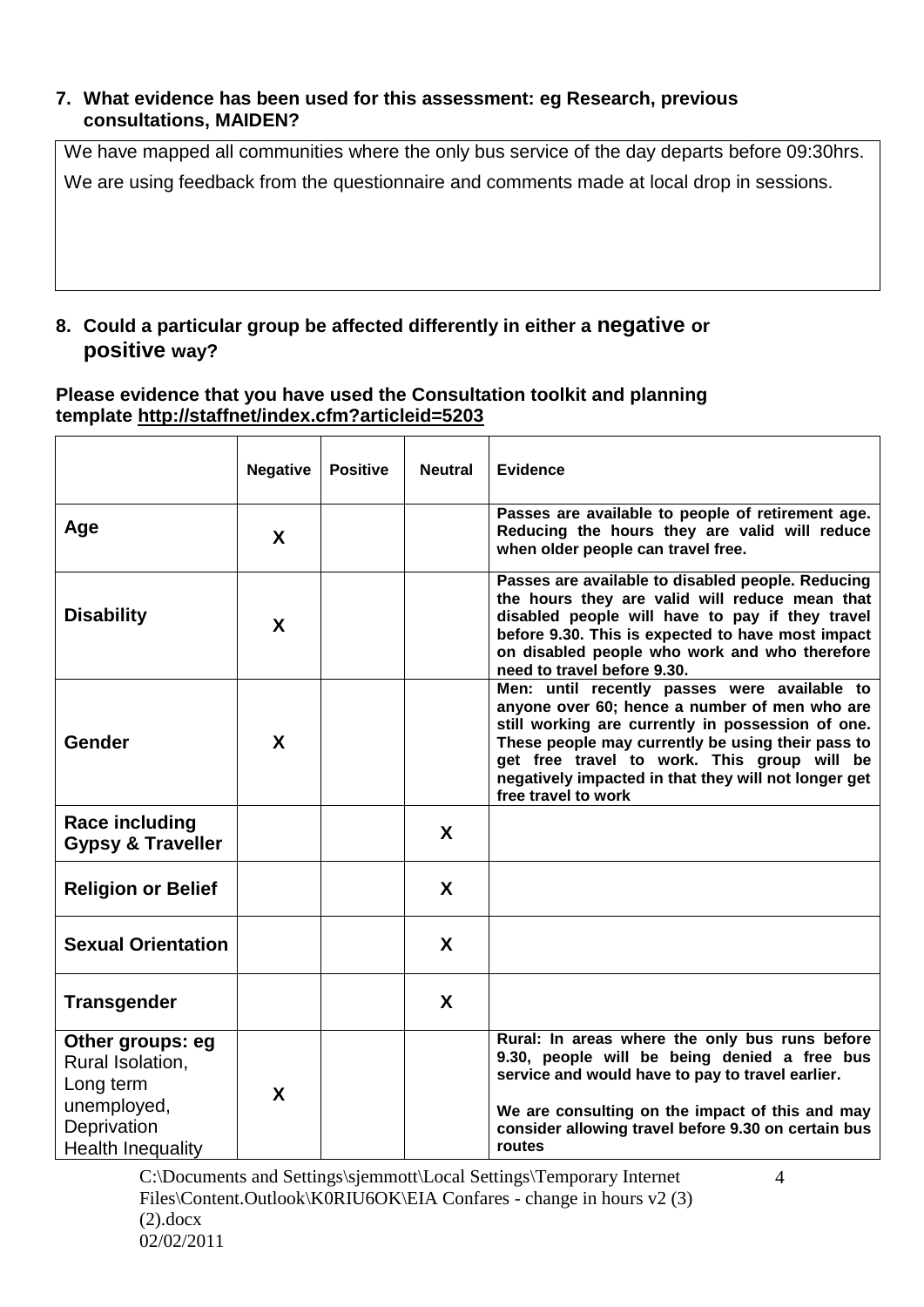|                                             | X                                                                                                                                                                                                                                                                                   | Rural: By reducing the costs of concessionary<br>fares, some rural bus routes that are currently<br>subsidised may not have to be stopped.                                                                                                                                                                                                                                                                                                                                                                                                                                                                                                                                                                                   |  |
|---------------------------------------------|-------------------------------------------------------------------------------------------------------------------------------------------------------------------------------------------------------------------------------------------------------------------------------------|------------------------------------------------------------------------------------------------------------------------------------------------------------------------------------------------------------------------------------------------------------------------------------------------------------------------------------------------------------------------------------------------------------------------------------------------------------------------------------------------------------------------------------------------------------------------------------------------------------------------------------------------------------------------------------------------------------------------------|--|
| <b>Community</b><br><b>Cohesion</b>         | Describe how the proposed<br>activity, policy, strategy,<br>service, procedure or function<br>will contribute to Community<br>Cohesion.<br>You will need to consider;<br>Is there equality between<br>those who will and won't                                                      | Free bus travel contributes to community<br>cohesion by facilitating travel by the elderly and<br>disabled. It also increases the number of people<br>travelling on bus routes, some of which might<br>otherwise be under utilised and hence under<br>threat.<br>Restricting free bus travel to after 9.30 is not<br>expected to prevent people from travelling directly<br>since they can still travel before 9.30 if they pay,<br>or wait until after 9.30. Hence it should not affect<br>community cohesion.<br>By slightly increasing the number of fare paying<br>passengers it is possible that the policy will help<br>to enable some services to remain open at a time<br>when heavily subsidised services are under |  |
| <b>Community</b><br><b>Cohesion (Contd)</b> | benefit from the proposal?<br>Are there strong relationships<br>between groups and<br>communities in the area<br>affected and will the proposed<br>action promote positive<br>relationships?<br>Does the proposal bring<br>groups / communities into<br>increased contact with each |                                                                                                                                                                                                                                                                                                                                                                                                                                                                                                                                                                                                                                                                                                                              |  |
|                                             | other                                                                                                                                                                                                                                                                               | threat.                                                                                                                                                                                                                                                                                                                                                                                                                                                                                                                                                                                                                                                                                                                      |  |

**9. If you have identified a negative impact in question 8, what actions have you undertaken or do you plan to undertake to lessen or negate this impact?**

*See results of consultation for mitigations proposed.*

**Please indicate whether these actions will be carried forward into level 2 or level 3 business plans.**

| Action(s):                                 | How will this action be<br><b>Monitored/Evaluated</b> | When will policy /<br>service / strategy /<br>procedure / function<br>be reviewed? | <b>Carried to</b><br>Level 2? | <b>Carried to</b><br>Level 3? |
|--------------------------------------------|-------------------------------------------------------|------------------------------------------------------------------------------------|-------------------------------|-------------------------------|
| Consultation into impact<br>of 9.30 change | Report in January 2011                                | January 2011                                                                       | N                             | N                             |
| Consider exceptions to<br>the 09:30 rule   | Identify routes and<br>publicise these in March       | September 2011                                                                     | N                             | v                             |
| <b>Publicise NHS travel</b><br>rules       | Part of comms plan                                    | March 2011                                                                         | N                             | v                             |

# **Declaration**

**We are satisfied that an Impact Assessment has been carried out on this policy, service, strategy, procedure or function \* (delete those which do not apply) and where a negative impact has been identified, actions have been developed to lessen or negate this impact.**

**We understand that the Equality Impact Assessment is required by the County Council and that we take responsibility for the completion and quality of this assessment** 

**Completed by: Pippa Dickinson <b>Date:** 19/1/11

C:\Documents and Settings\sjemmott\Local Settings\Temporary Internet Files\Content.Outlook\K0RIU6OK\EIA Confares - change in hours v2 (3)  $(2)$ .docx 02/02/2011